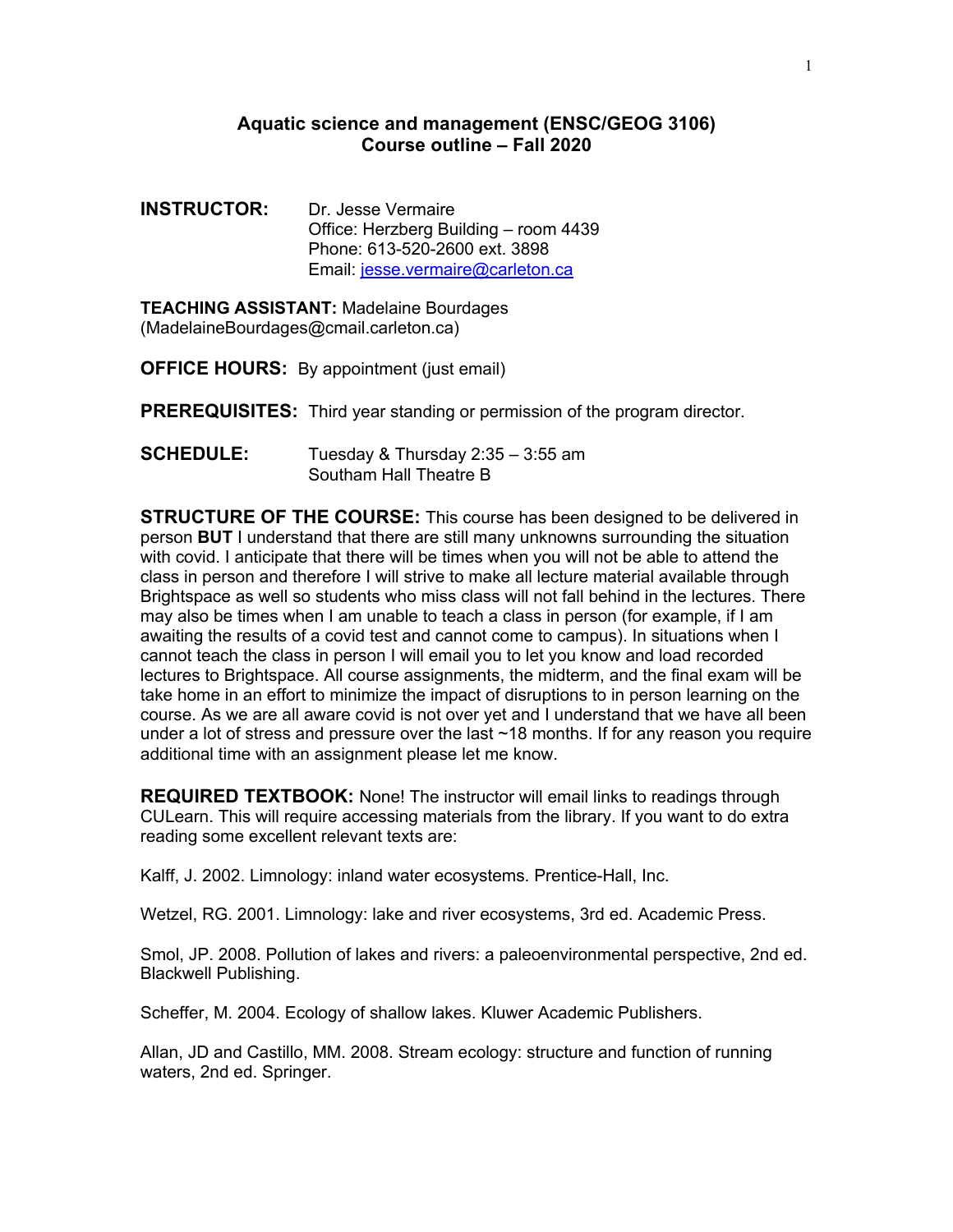# **EVALUATION:**

Assignment 1 (September 23<sup>rd</sup>) 15%  $\lambda$ ssignment 2 (October 14<sup>th</sup>) 15% Mid-term (October 21<sup>st</sup>) 20% Assignment 3 (November  $30<sup>th</sup>$ ) 15% Take Home final exam 30% Participation\* 5% (\**carrying out assigned readings and submitting very short write-ups based on readings)*

Total 100%

# **Requests for Academic Accommodations**

Carleton provides academic accommodation to students for reasons of disability, religious observance, pregnancy and/or parental leave, sexual violence, and student activities.

Providing accommodations simply means providing alternatives to students who cannot perform the essential requirements of their academic programs due to the reasons mentioned above. At no time does academic accommodation undermine or compromise the learning objectives that are established by the academic authorities of the university.

This section provides only a brief overview of the accommodations policy and process. Please contact Equity and Inclusive Communities for a full explanation.

#### *Religious Observation*

A request should be made in the first two weeks of the academic term, or as soon as possible where the scheduling of an event or activity conflicting with a religious obligation does not appear in the course outline or calendar. A list of multi-faith holy days is accessible through the Equity Services website. Instructors can also contact Equity Services to confirm the eligibility of a religious event or practice.

#### *Pregnancy and/or Parental Leave*

Requests for parental leave must be made in writing to the Registrar's Office, or in the case of graduate students, to the Office of the Dean of Graduate and Postdoctoral Affairs. A student who is pregnant may request a temporary modification to her program (e.g., laboratory or field work). The student should meet with the instructor(s). The department chair/director and the faculty dean can assist in the discussion. An Equity Services advisor can also be consulted if a student has questions about pregnancy and/or parental leave.

#### *Students with Disabilities*

Carleton is strongly committed to providing access and accommodation for all individuals with identified and duly assessed disabilities. The university has a Senate-approved policy on academic accommodation that forms part of its human rights policy. The policy promotes efforts to accommodate students with disabilities so that they will have the opportunity to meet learning outcomes and be fairly evaluated in their performance. In no case, however, does academic accommodation negotiate away, lower, or remove the academic standards and learning outcomes of any course or program, rule, regulation,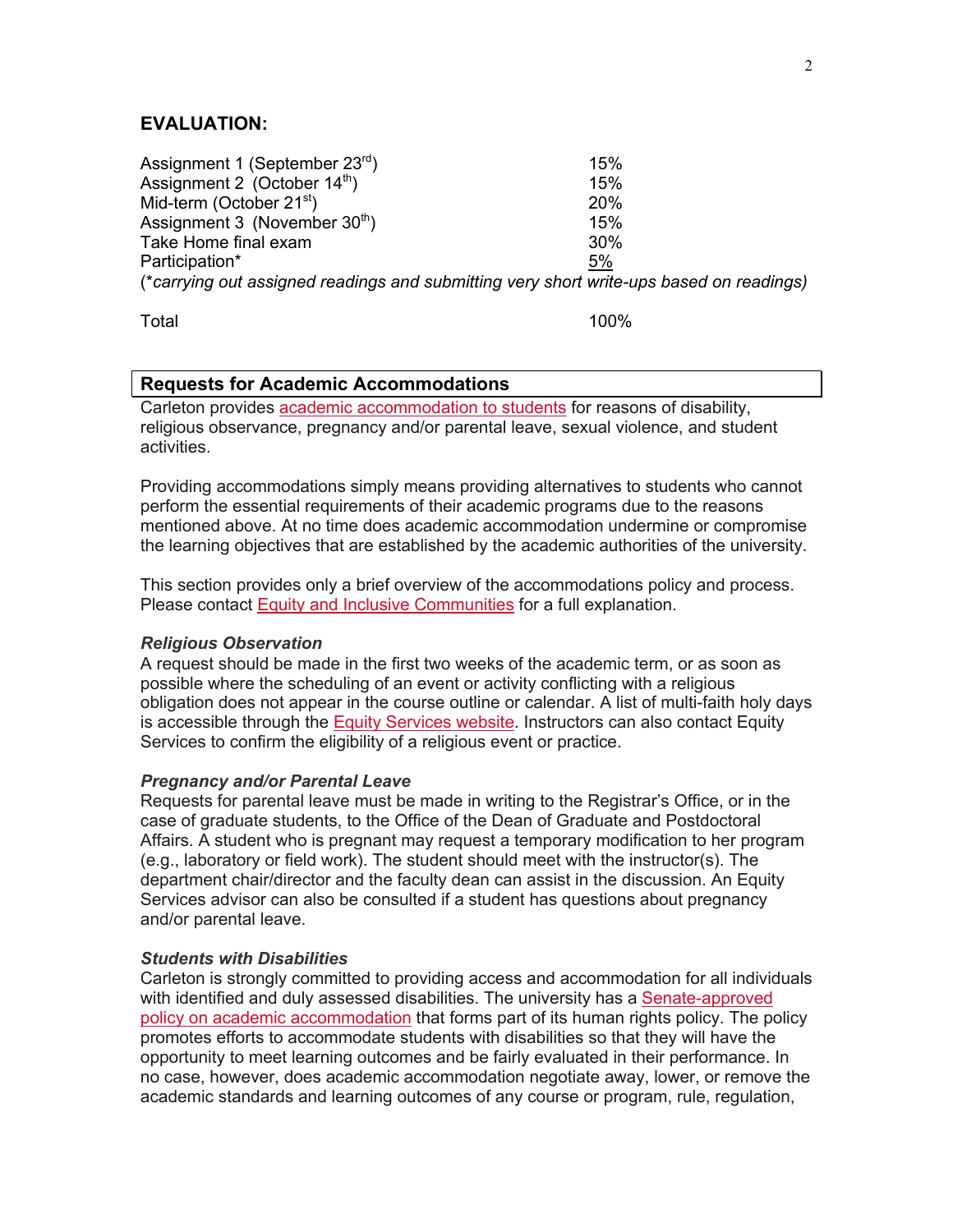or policy at the university. Some students with disabilities may require special accommodations for tests and exams. In these cases, students must present you with a signed accommodation form from the Paul Menton Centre detailing their accommodation needs well in advance of the date of an exam. A copy of the Paul Menton Centre accommodations policy can be found here.

### *Survivors of Sexual Violence*

As a community, Carleton University is committed to maintaining a positive learning, working and living environment where sexual violence will not be tolerated, and where survivors are supported through academic accommodations as per Carleton's Sexual Violence Policy. For more information about the services available at the university and to obtain information about sexual violence and/or support, visit carleton.ca/sexualviolence-support.

## *Accommodation for Student Activities*

Carleton University recognizes the substantial benefits, both to the individual student and for the university, that result from a student participating in activities beyond the classroom experience. Reasonable accommodation must be provided to students who compete or perform at the national or international level. Please contact your instructor with any requests for academic accommodation during the first two weeks of class, or as soon as possible after the need for accommodation is known to exist. For more details, see the policy.

#### *Contacts*

| <b>Equity Services</b> | <b>Paul Menton Centre</b> |
|------------------------|---------------------------|
| 503 Robertson Hall     | 501 University Centre     |
| 613-520-5622           | 613-520-6608              |
| equity@carleton.ca     | pmc@carleton.ca           |
| carleton.ca/equity     | carleton.ca/pmc           |
|                        |                           |

**COURSE OVERVIEW:** This course will cover the fundamentals of aquatic science bringing together the physical, chemical, and biotic aspects of lake, river, and estuary systems including how humans are changing aquatic ecosystems and management techniques for the use and conservation of these resources. Topics covered during the class will include the structures and function of aquatic systems; the dynamics of the pelagic and littoral zones, human impacts and environmental change, and monitoring and management of aquatic ecosystems.

## **Learning Outcomes:**

- 1. Integrate foundational knowledge in limnology with aquatic ecosystem management.
- 2. Define established and emerging environmental stressors of aquatic ecosystems.
- 3. Identify relevant environmental policy related to aquatic ecosystems in Canada
- 4. Understand the design, implementation, and strengths/weakness of aquatic monitoring programs
- 5. Evaluate, synthesize, and communicate data on aquatic ecosystems to inform evidence-based management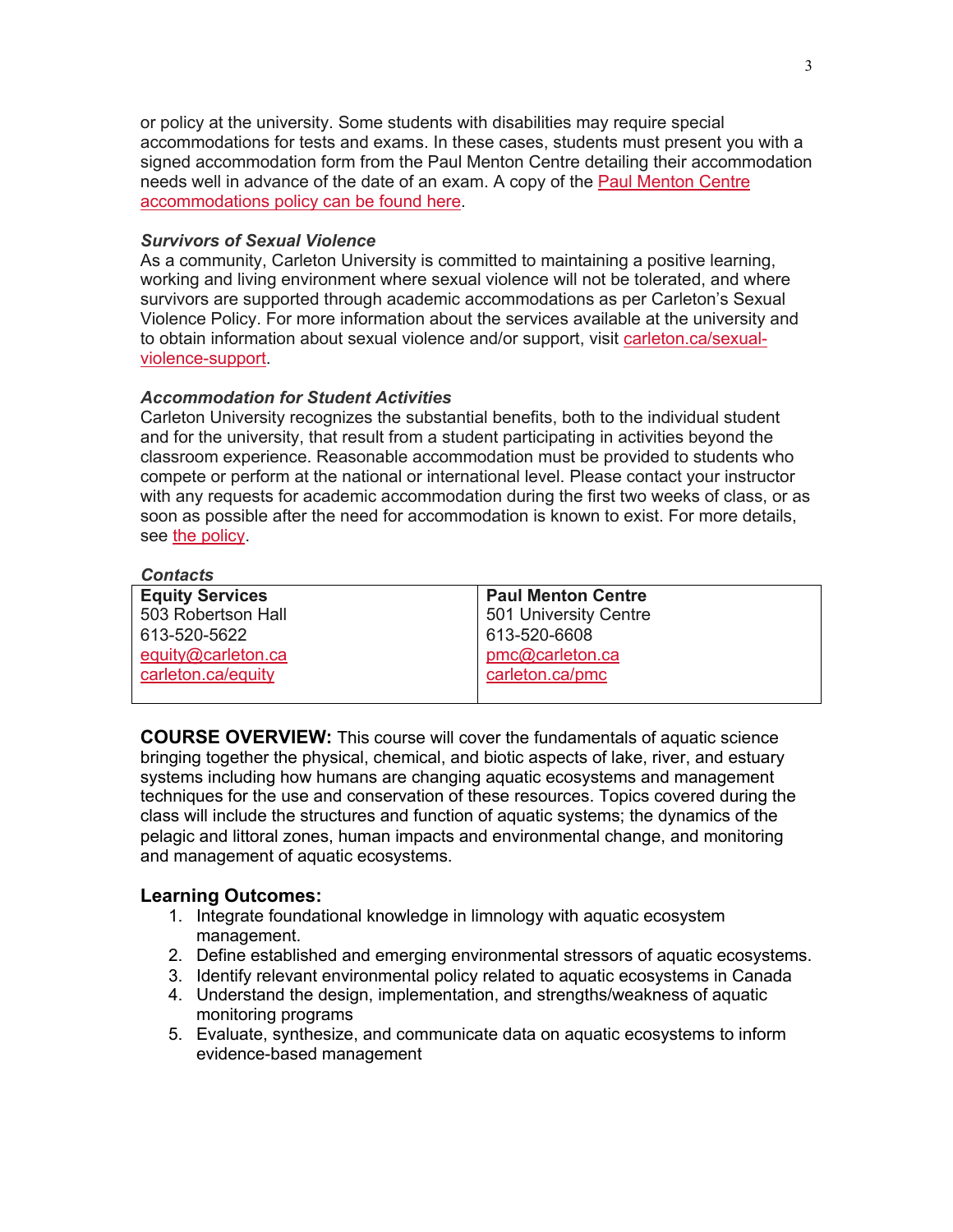# **Assignment 1: Mini-review (topic) (15%)**

The goal of this assignment is for you to summarize a research topic in aquatic sciences that you find interesting and to get you writing early in the term.

#### Assignment:

Find and read at least three peer-reviewed publication related to a topic you find interesting in the aquatic sciences. Use these publications to help you write your summary and cite them in the text and in a references section.

This assignment should be kept brief and to the point (absolute max 1000 words) but should accurately summarize the content of the articles and explain why you find the topic/research interesting and how the research has contributed to our understanding of aquatic science.

For your reference section, base the formatting on the style of the journal article you selected.

#### **Assignment 1 marking scheme:**

Explains and properly summarizes content /4 Clearly summarized, concise, accurate

Contribution to our understanding and why you find the article interesting /4 Cleary explained Accurate Linked to broader body of work

Proper formatting /2 Proper sentence structure Referencing style Spelling & Grammar

Comments:

## **Assignment 2: Graphing and interpretation (15%)**

The purpose of this assignment is to graph and interpret a temperature and oxygen profile versus water depth in a lake. Students will be given data to produce a graph and interpret the results in the context of aquatic ecosystems. Both the graph and a written document interpreting the graph will be handed in (<500 words). More details for the interpretation of the results will be included in the assignment handout.

#### **Assignment 2 marking Scheme: /10**

Graph /4 Are the values graphed correctly Proper axes labels Title and legend for the graph

Written interpretation /6 Is the interpretation correct Clearly written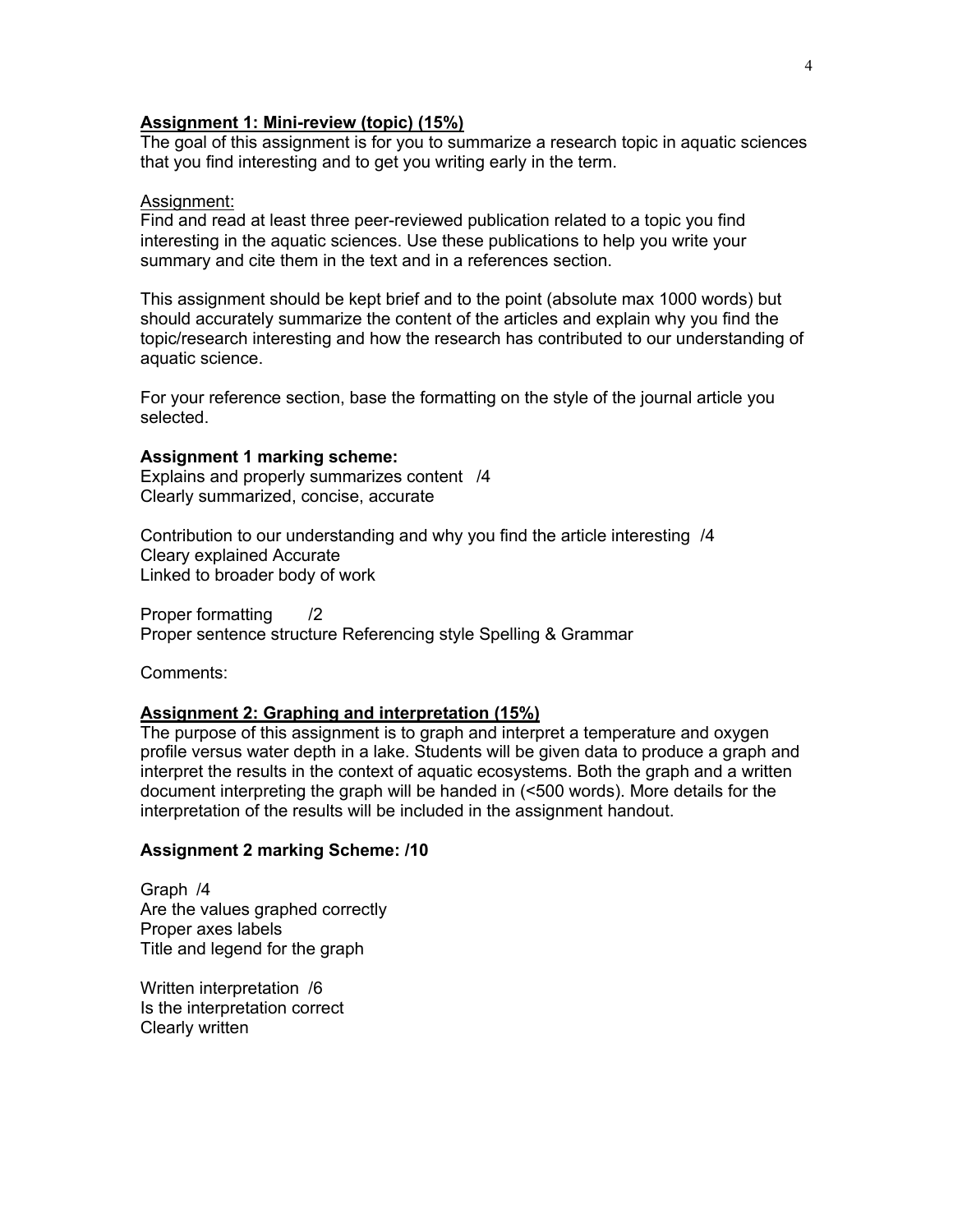## **Assignment 3: Calculating and Evaluating Ecological Indices (15%)**

The goal of this assignment is to familiarize students with the calculation of ecological indices that are often used in environmental monitoring programs to summarize large quantities of complex data. For this assignment students will calculate the Family Biotic Index (FBI) often used in stream monitoring programs to relate macroinvertebrate data to stream ecological health or pollution. Students will calculate the FBI score based on data that will be given to them, interpret the results, and discuss some strengths and weaknesses of ecological indices. Students will hand in both their calculations and a written document (<500 word) interpreting the results and the strengths and weaknesses of ecological indices in monitoring programs.

## **Assignment 3 marking Scheme: /10**

Calculations /4 Work easy to follow and clearly laid out Are the values correct

Written interpretation /6 Is the interpretation correct Were strengths and weakness of ecological indices discussed and accurate Clearly written